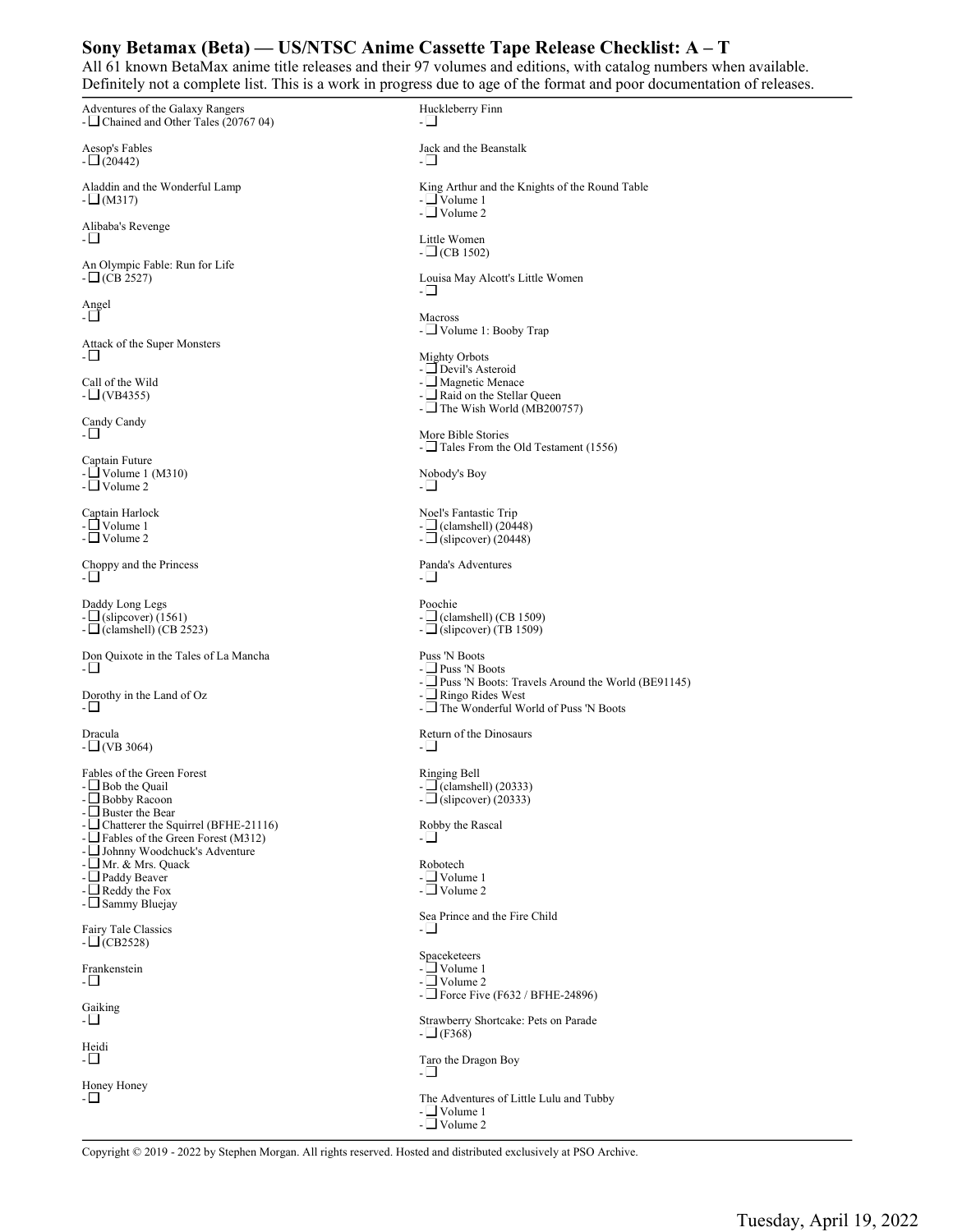## **Sony Betamax (Beta) — US/NTSC Anime Cassette Tape Release Checklist: T – Z**

All 61 known BetaMax anime title releases and their 97 volumes and editions, with catalog numbers when available. Definitely not a complete list. This is a work in progress due to age of the format and poor documentation of releases.

The Fantastic Adventures of Unico - Volume 1 The Flower Angel  $-\Box$ The Little Mermaid (not Disney)  $-\Box$ The Little Prince - Next Stop, Planet Earth - Tales of the Sea The Mighty Hercules / Speed Racer - Volume 1 - Volume 2  $\overline{\Box}$  Volume 3 The Raft Adventures of Huck & Jim  $-\Box$ The Wild Swans  $- \Box$ (BE10586) The Wizard of Oz  $-\Box$ (BETA 2322) The World Of Hans Christian Andersen - Timefighters  $-$  Timefighters -  $\Box$  Timefighters in the Land of Fantasy Twelve Months  $-1$ Ultraman - Ultraman II (13501)  $-\Box$  The Adventures of Ultraman Unico in the Island of Magic - Voltron: Defender of the Universe - Castle of Lions - Journey to the Lost Planets (H0400BE) - Merla, Queen of Darkness (H0401BE) - Planet Arus - Planet Doom - Zarkon's Revenge (H0402BE) Warriors of the Wind

 $- \Box (8517)$ 

Winds of Change  $- \square$ (BE15115)

World's Famous Stories for Children - Thumbelina / Thumb Princess